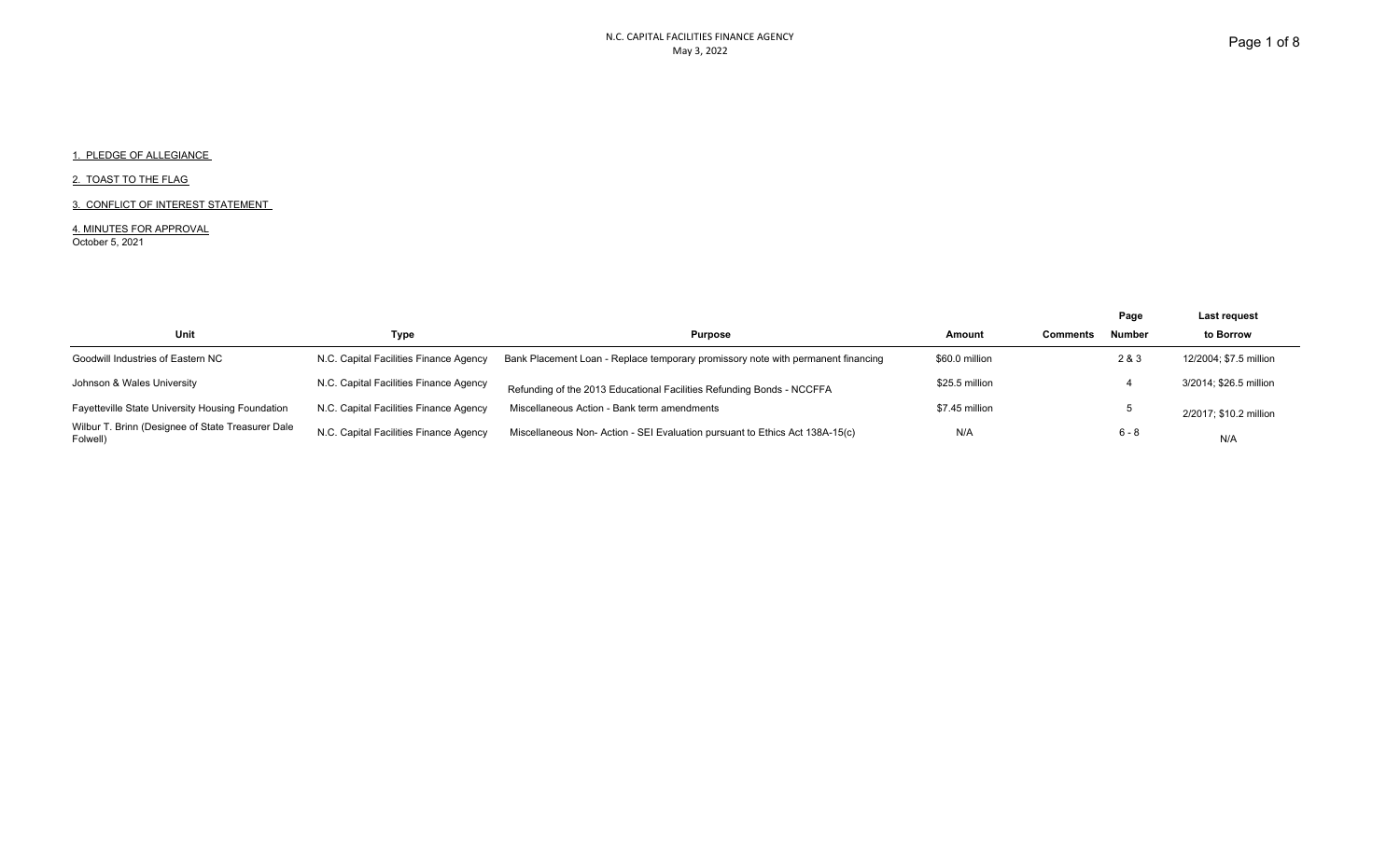### N.C. CAPITAL FACILITIES FINANCE AGENCY May 3, 2022

| Goodwill Industries of Eastern NC, Inc. (the "Borrower")                                                                                                                                                                                                                  |    |            | PURPOSE AND<br>FINANCIAL CAPABILITY                                                                                                                                                                                         | <b>FINANCIAL CAPABILITY</b><br>(CONTINUED)                                                              | MANNER OF SALE<br><b>Private Direct</b>                                                                              | <b>FACILITIES OPERATED</b><br>Resolution received from                                                                                                        | Goodwill Industries of Eastern North Carolina.<br>Inc. (GIENC®), is a Durham based tax-exempt<br>organization focusing on employment,<br>education and life-enrichment opportunities in<br>51 counties across eastern North Carolina.                                                                                                                                                                                                                                                                                                                                                                                                                                                                                                                                                                                                                                                             | Term: Series A - 5/1/2029                                                                                                                                                                                                                                                                                                                                |
|---------------------------------------------------------------------------------------------------------------------------------------------------------------------------------------------------------------------------------------------------------------------------|----|------------|-----------------------------------------------------------------------------------------------------------------------------------------------------------------------------------------------------------------------------|---------------------------------------------------------------------------------------------------------|----------------------------------------------------------------------------------------------------------------------|---------------------------------------------------------------------------------------------------------------------------------------------------------------|---------------------------------------------------------------------------------------------------------------------------------------------------------------------------------------------------------------------------------------------------------------------------------------------------------------------------------------------------------------------------------------------------------------------------------------------------------------------------------------------------------------------------------------------------------------------------------------------------------------------------------------------------------------------------------------------------------------------------------------------------------------------------------------------------------------------------------------------------------------------------------------------------|----------------------------------------------------------------------------------------------------------------------------------------------------------------------------------------------------------------------------------------------------------------------------------------------------------------------------------------------------------|
| Revenue Bonds, Series 2022A (Goodwill Industries of                                                                                                                                                                                                                       |    |            | Land and Buildings                                                                                                                                                                                                          |                                                                                                         | Placement with                                                                                                       | the Borrower                                                                                                                                                  | GIENC is affiliated with Goodwill Industries<br>International, Inc. (GII), a network of 155                                                                                                                                                                                                                                                                                                                                                                                                                                                                                                                                                                                                                                                                                                                                                                                                       | Interest Rates - Variable                                                                                                                                                                                                                                                                                                                                |
| Eastern North Carolina, Inc.) (the "Series 2022 Bonds")<br>Locations: Various Locations throughout North Carolina                                                                                                                                                         |    |            | In October 2020 the joint board                                                                                                                                                                                             | Unrestricted Net- Assets:<br>\$21.4 million (3/31/2022)                                                 | <b>Truist Bank</b>                                                                                                   | and covenent in the<br>bond documents that                                                                                                                    | community based Goodwills throughout the<br>United States and Canada.                                                                                                                                                                                                                                                                                                                                                                                                                                                                                                                                                                                                                                                                                                                                                                                                                             | Series A - 79% SOFR Daily Simple + 100 bp                                                                                                                                                                                                                                                                                                                |
| Amount not to exceed \$60 million<br>G.S. 159D<br>Proceeds of the Series 2022 Bonds will be used for:<br>the following expenditures:<br>To fully refinance an existing temporary promissory note (3.5%)<br>between Goodwill Foundation and Goodwill Industries of Eastern |    |            | agreed that Goodwill Community<br>Foundation and the Borrower<br>should separate with the board<br>splitting as well. In<br>the Summer of 2021 the two<br>organizations agreed to a sale<br>and purchase of all real estate | <b>Total Assets:</b><br>\$85.4 Million (3/31/2022)<br>Total Cash on-hand:<br>\$12.5 Million (3/31/2022) | The borrower shall<br>provide the lender with<br>first lien deed of trust<br>on the properties.<br>PUBLIC FACILITIES | the facilities are being<br>operated for the public<br>good and will benefit<br>the community, without<br>regard to race, creed,<br>color or national origin. | Established in 1964, GIENC's vision is<br>"Transforming lives through opportunity," and<br>mission is, "To create and provide education,<br>employment and life enrichment opportunities<br>for people who desire to improve the quality<br>of their lives."<br>GIENC offers a wide range of programming                                                                                                                                                                                                                                                                                                                                                                                                                                                                                                                                                                                          | The Borrower is expected to enter into a variable to fixed swap at closing<br>All-in TIC current rate including the swap is estimated at:<br>Series A - 3.19% (Synthetic Fixed Rate)<br>Structure:<br>Principal monthly based 120 month straight line structure amortization<br>schedule. At the end of year 7, the Borrower will have the option to pay |
| North Carolina. Inc. The proceeds will be used to complete                                                                                                                                                                                                                |    |            | encompassing the Donation                                                                                                                                                                                                   | Total Debt:                                                                                             |                                                                                                                      |                                                                                                                                                               | initiatives to address need with the                                                                                                                                                                                                                                                                                                                                                                                                                                                                                                                                                                                                                                                                                                                                                                                                                                                              | off the remaining balance or retucture for the remaining 3 years.                                                                                                                                                                                                                                                                                        |
| permanent financing for Goodwill Industries of Eastern<br>North Carolina's (Buyer) purchase of 42 retail properties.                                                                                                                                                      |    |            | Centers and Retail Stores, A<br>price of \$60 million was agreed<br>to with Goodwill Community                                                                                                                              | \$57.4 million (3/31/2022)<br>(will be restructured<br>through this transaction)                        | Water and Electric<br>utility providers are<br>noted in Appendix A                                                   |                                                                                                                                                               | communities it serves. As one of the largest<br>grant providers in eastern North Carolina,<br>GIENC's community partners include: The                                                                                                                                                                                                                                                                                                                                                                                                                                                                                                                                                                                                                                                                                                                                                             | Swap Advisor has advised the Board of the Borrower of the risks involved                                                                                                                                                                                                                                                                                 |
| A list of all properties in contained in <b>Appendix A</b> below.                                                                                                                                                                                                         |    |            | Foundation financing the purchase<br>by the Borrower                                                                                                                                                                        |                                                                                                         | below.                                                                                                               |                                                                                                                                                               | Family Resource Center South Atlantic, The<br>Carying Place, Ship Community Outreach, The with variable rate / swapped to fixed rate financing.<br>Gifted Arts, A Place at the Table, The                                                                                                                                                                                                                                                                                                                                                                                                                                                                                                                                                                                                                                                                                                         |                                                                                                                                                                                                                                                                                                                                                          |
| Series 2022                                                                                                                                                                                                                                                               |    |            | with a temporary promissory                                                                                                                                                                                                 |                                                                                                         |                                                                                                                      |                                                                                                                                                               | Performance Learning Center, Outerbanks<br>Dare Challenge, Esteemed Coffee, Living with                                                                                                                                                                                                                                                                                                                                                                                                                                                                                                                                                                                                                                                                                                                                                                                                           | Close scheduled for May 12, 2022.                                                                                                                                                                                                                                                                                                                        |
| <b>Sources</b>                                                                                                                                                                                                                                                            |    |            | note (3.5%) on September 17, 2021.                                                                                                                                                                                          | <b>Pension Details:</b>                                                                                 |                                                                                                                      |                                                                                                                                                               | Autism, Baptist on Mission, Boys & Girls Club                                                                                                                                                                                                                                                                                                                                                                                                                                                                                                                                                                                                                                                                                                                                                                                                                                                     |                                                                                                                                                                                                                                                                                                                                                          |
| Par Amount                                                                                                                                                                                                                                                                | £. |            | 60,000,000 Goodwill of Eastern NC is seeking                                                                                                                                                                                |                                                                                                         |                                                                                                                      |                                                                                                                                                               | of North Central North Carolina, The Women's                                                                                                                                                                                                                                                                                                                                                                                                                                                                                                                                                                                                                                                                                                                                                                                                                                                      | <b>APPROVALS</b>                                                                                                                                                                                                                                                                                                                                         |
|                                                                                                                                                                                                                                                                           |    |            | permanent financing with a direct                                                                                                                                                                                           | <b>Defined Contribution</b>                                                                             |                                                                                                                      |                                                                                                                                                               | Center, Bertie County School System, Bladen Amount: not to exceed \$60 million                                                                                                                                                                                                                                                                                                                                                                                                                                                                                                                                                                                                                                                                                                                                                                                                                    |                                                                                                                                                                                                                                                                                                                                                          |
|                                                                                                                                                                                                                                                                           |    |            | placement with Truist Bank.                                                                                                                                                                                                 | Plans                                                                                                   |                                                                                                                      |                                                                                                                                                               | County School System, Wake Infinity<br>Program, Wings of Hope, My Kids Club and                                                                                                                                                                                                                                                                                                                                                                                                                                                                                                                                                                                                                                                                                                                                                                                                                   | Final Maturity: not to exceed 2029                                                                                                                                                                                                                                                                                                                       |
| <b>Total Sources:</b>                                                                                                                                                                                                                                                     |    |            | 60,000,000 Projections have been provided                                                                                                                                                                                   | Managed by Mutual<br>America                                                                            |                                                                                                                      |                                                                                                                                                               | Families Moving Forward.                                                                                                                                                                                                                                                                                                                                                                                                                                                                                                                                                                                                                                                                                                                                                                                                                                                                          | True Interest Cost not to exceed 6%                                                                                                                                                                                                                                                                                                                      |
|                                                                                                                                                                                                                                                                           |    |            | indicating that facility revenues                                                                                                                                                                                           |                                                                                                         |                                                                                                                      |                                                                                                                                                               | With close to 400 employees, GIENC's                                                                                                                                                                                                                                                                                                                                                                                                                                                                                                                                                                                                                                                                                                                                                                                                                                                              | <b>FINANCING TEAM</b>                                                                                                                                                                                                                                                                                                                                    |
| Uses                                                                                                                                                                                                                                                                      |    |            | will be adequate to cover debt                                                                                                                                                                                              | 403b GIENC contributes                                                                                  |                                                                                                                      |                                                                                                                                                               | mission of employment opportunities are                                                                                                                                                                                                                                                                                                                                                                                                                                                                                                                                                                                                                                                                                                                                                                                                                                                           | Bond Counsel: McGuireWoods LLP                                                                                                                                                                                                                                                                                                                           |
| Pay off promissory note                                                                                                                                                                                                                                                   |    |            | 56,534,020 service costs on the financing,                                                                                                                                                                                  | 3% of Employee Pay                                                                                      |                                                                                                                      |                                                                                                                                                               | recognized throughout employment within our                                                                                                                                                                                                                                                                                                                                                                                                                                                                                                                                                                                                                                                                                                                                                                                                                                                       | Borrower's Counsel: Ellis & Winters LLP                                                                                                                                                                                                                                                                                                                  |
| Available funds for Costs of Issuance/Principal reduction                                                                                                                                                                                                                 |    |            | 3,465,980 with debt service coverage ratio                                                                                                                                                                                  |                                                                                                         |                                                                                                                      |                                                                                                                                                               | 42 Employment Program Centers found                                                                                                                                                                                                                                                                                                                                                                                                                                                                                                                                                                                                                                                                                                                                                                                                                                                               | Bank Counsel: Moore & Van Allen PLLC                                                                                                                                                                                                                                                                                                                     |
|                                                                                                                                                                                                                                                                           |    |            | of approximately 2.13X.                                                                                                                                                                                                     | 457 deferred                                                                                            |                                                                                                                      |                                                                                                                                                               | throughout eastern North Carolina. Pay and                                                                                                                                                                                                                                                                                                                                                                                                                                                                                                                                                                                                                                                                                                                                                                                                                                                        | Bank Provider: Truist Bank                                                                                                                                                                                                                                                                                                                               |
|                                                                                                                                                                                                                                                                           |    |            |                                                                                                                                                                                                                             |                                                                                                         |                                                                                                                      |                                                                                                                                                               | benefits within these centers exceeds<br>\$21/hour for entry level work. Additionally,                                                                                                                                                                                                                                                                                                                                                                                                                                                                                                                                                                                                                                                                                                                                                                                                            |                                                                                                                                                                                                                                                                                                                                                          |
| Total Uses:                                                                                                                                                                                                                                                               | \$ | 60,000,000 | The Series 2022 Bonds<br>are estimated to produce net<br>present value savings of<br>\$980,114 or 1.73% compared to<br>the temporary promissory note<br>currently in place.                                                 | Compensation Plan<br>GIENC matches up to<br>50% of deferral<br>Both 403b and 457<br>are fully funded    |                                                                                                                      |                                                                                                                                                               | GIENC has its own work force development<br>program in partnership with several<br>community partners where participants can<br>learn valuable job skills while earning a living<br>wage. Participants have the opportunity to<br>transition to full time work with benefits within<br>the organization. GIENC's work force<br>development initiative also focuses on<br>providing training to individuals interested in<br>learning digital and technical skills like<br>software development, website design, cyber<br>security and graphic design. Life enrichment<br>opportunities are provided to the community<br>through GIENC's volunteer center that<br>focuses on the building of school kits and<br>hygiene kits. GIENC addresses education<br>needs through its online learning initiatives.<br>Finally, GIENC is actively involved in<br>addressing food insecurity and homelessness | Swap Provider: Truist Bank<br>Financial/Swap Advisor: KPM Financial, LLC                                                                                                                                                                                                                                                                                 |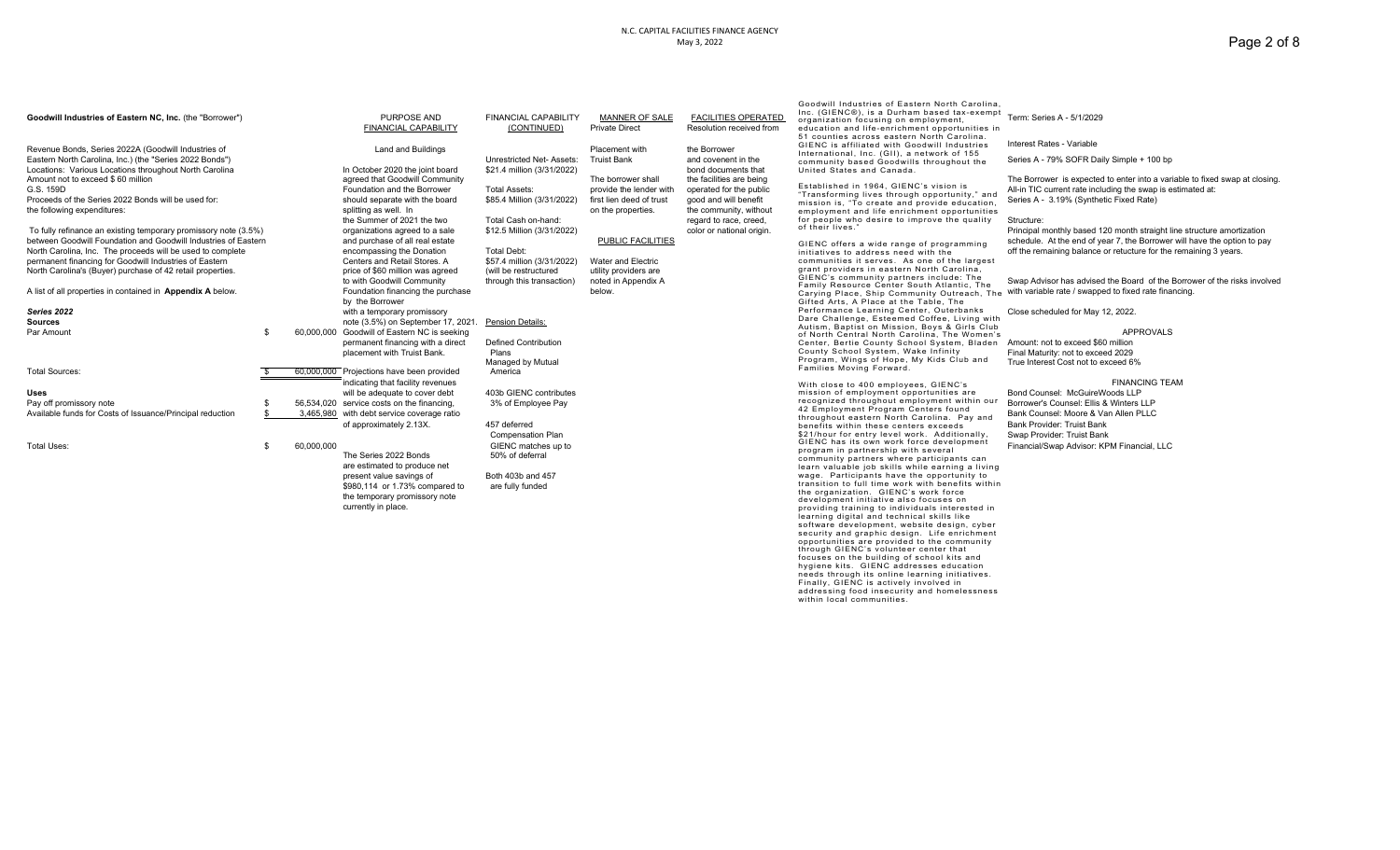### N.C. CAPITAL FACILITIES FINANCE AGENCY May 3, 2022

| Goodwill Industries of Eastern NC, Inc. | <b>Appendix A</b>     |                    |            |       |                    |                                          |                                  |
|-----------------------------------------|-----------------------|--------------------|------------|-------|--------------------|------------------------------------------|----------------------------------|
| <b>Location Address</b>                 | <b>Location City</b>  | <b>Description</b> | Cost       | Land  | <b>J Tax Value</b> | <b>Electric</b>                          | <b>Water</b>                     |
| 1150 West Williams St.                  | Apex                  | Building           | 840.169    | 2.512 |                    | 2,849,178 Town of Apex                   | Town of Apex                     |
| 220 Kilmayne Drive                      | Carv                  | Building           | 481.689    | 1.360 |                    | 2.631.073 Duke Energy Progress           | Town of Carv                     |
| 508 Regency Park Drive                  | Clavton               | Building           | 822.172    | 1.500 |                    | 1,328,490 Duke Energy Progress           | Town of Clayton                  |
| 3801 Raeford Road                       | Favetteville          | Building           | 379.551    | 0.946 |                    | 613.741 Favetteville Public Works        | Cape Fear Public                 |
| 4318 Garrett Road                       | Durham                | Building           | 348.858    | 1.000 |                    | 1.394.338 Duke Energy                    | City of Durham                   |
| 1213 Parkway Drive                      | Goldsboro             | Building           | 646.694    | 1.707 |                    | 695.920 Duke Energy Progress             | City of Goldsboro                |
| 4801 Grove Barton Road                  | Raleigh               | Building           | 933.998    | 1.810 |                    | 2.340.336 Duke Energy Progress           | City of Raleigh                  |
| 9005 Baileywick Road                    | Raleigh               | Building           | 504.352    | 0.827 |                    | 2,131,250 Duke Energy Progress           | City of Raleigh                  |
| 1113 Western Blvd, Ext.                 | Jacksonville          | Building           | 505.017    | 1.160 |                    | 1.513.060 City of Jacksonville           | City of Wilson                   |
| 1011 Langston Pond Dr.                  | Cary                  | Building           | 1.449.132  | 1.570 |                    | 2.997.462 Duke Energy Progress           | Town of Carv                     |
| 560 McCarthy Blvd                       | New Bern              | Building           | 595.419    | 1.310 |                    | 1,098,710 Duke Energy Progress           | City of New Bern                 |
| 4401 New Hope Road                      | Raleigh               | <b>Building</b>    | 938.658    | 2.810 |                    | 484,917 Duke Energy Progress             | City of Raleigh                  |
| 4402 New Hope Road (St James)           | Raleigh               | Land               |            |       | 1.559.343          |                                          | City of Raleigh                  |
| 1677 North Market Drive                 | Raleigh               | Buildina           | 335,000    | 1.262 |                    | 1,163,680 Duke Energy Progress           | City of Raleigh                  |
| 2824 Zebulon Road                       | <b>Rocky Mount</b>    | Building           | 793.217    | 1.780 |                    | 701,790 City of Rocky Mount              | City of Rocky Mount              |
| 5267 North Roxboro Road                 | Durham                | Building           | 551.234    | 2.698 |                    | 1.286.677 Duke Energy                    | City of Durham                   |
| 115 Commerce Ave.                       | Southern Pines        | Building           | 581.594    | 1.010 |                    | 1.366.660 Duke Energy Progress           | Town of Southern Pines           |
| 5381 N Virginia DareTrail               | Southern Shores       | Building           | 1,095,155  | 1.003 |                    | 1,346,400 Dominion Energy North Carolina | Dare County Water                |
| 12269 Capital Blyd                      | <b>Wake Forest</b>    | Building           | 750.718    | 0.914 |                    | 1.372.452 Town of Wake Forest            | City of Raleigh                  |
| 11031 Wakefield Commons                 | Raleigh               | Building           | 944.553    | 1.270 |                    | 1.915.027 Duke Energy Progress           | City of Raleigh                  |
| 709 South Kerr Ave.                     | Wilminaton            | <b>Building</b>    | 557,519    | 1.190 |                    | 2,060,300 Duke Energy Progress           | Cape Fear Public                 |
| 5662 Carolina Beach Rd.                 | Wilmington            | Building           | 716.645    | 1.010 |                    | 2,675,500 Duke Energy Progress           | Cape Fear Public                 |
| 2301 Forest Hills Rd.                   | Wilson                | Building           | 595.355    | 1.102 |                    | 961,678 City of Wilson                   | City of Wilson                   |
| 520 Hampton Point Blyd                  | Hillsborough          | Building           | 1.313.591  | 2.000 |                    | 2.301.300 Duke Energy                    | Orange Water and Sewer           |
| 7941 Skyland Ridge Pkwy                 | Raleigh               | Building           | 1.249.404  | 1.290 |                    | 3,452,765 Duke Energy Progress           | City of Raleigh                  |
| 4190 West Vernon Ave                    | Kinston               | Building           | 1.351.563  | 2.140 |                    | 1.320.296 City of Kinston                | City of Kinston                  |
| 7025 Knightdale Blvd                    | Knightdale            | Building           | 1,327,688  | 1.590 |                    | 2,286,797 Duke Energy Progress           | City of Raleigh                  |
| 630 West 15th Street                    | Washington            | Building           | 1.018.340  | 0.740 |                    | 972.754 City of Washington               | City of Washington               |
| 2050 Olde Regent Way                    | Leland                | <b>Building</b>    | 1.276.471  | 2.150 |                    | 1,821,220 Brunswick Electric Membership  | <b>Brunswick Regional Water</b>  |
| 11021 Lake Grove Blvd                   | Morrisville           | Building           | 1.296.440  | 1.189 |                    | 2,350,978 Duke Energy Progress           | Town of Carv                     |
| 502 West Eringhaus Street               | <b>Elizabeth City</b> | Building           | 1.410.074  | 1.010 |                    | 975,800 City of Elizabeth City           | City of Elizabeth City           |
| 9550 Cliffdale Road                     | Fayetteville          | Building           | 1.444.168  | 1.690 |                    | 1.496.896 Lumbee River Electric EMC      | <b>Favetteville Public Works</b> |
| 5151 NC Hwy 42                          | Garner                | Building           | 1.633.680  | 1.440 |                    | 1,534,830 Duke Energy Progress           | Johnston County Public Utilities |
| 101 Matthews Drive                      | <b>Holly Springs</b>  | Building           | 1.346.995  | 1.174 |                    | 2.083.271 Duke Energy Progress           | Town of Holly Springs            |
| 925 Avent Ferry Road                    | <b>Holly Springs</b>  | <b>Building</b>    | 1,659,710  | 1.910 |                    | 2,485,796 Duke Energy Progress           | <b>Town of Holly Springs</b>     |
| 136 South Bickett Blvd                  | Louisburg             | Building           | 990.267    | 0.440 |                    | 624,010 Duke Energy Progress             | Town of Louisburg                |
| 1745 Sir Tyler Dr                       | Wilmington            | Building           | 1.914.726  | 1.570 |                    | 2,786,900 Duke Energy Progress           | Cape Fear Public                 |
| 1115 Weaver Dairy Rd                    | <b>Chapel Hill</b>    | Building           | 2,749,603  | 1.013 |                    | 2,733,200 Duke Energy                    | Orange Water and Sewer           |
| 600 Whitlev Drive                       | Winterville           | Building           | 1.862.253  | 2.290 |                    | 1.832.595 Greenville Utilities           | <b>IGreenville Utilities</b>     |
| 720 Red Banks Road                      | Greenville            | Building           | 780.784    | 1.200 |                    | 1.512.151 Greenville Utilities           | Greenville Utilities             |
| 70 Emerson Bay Rd                       | Calabash              | Building           | 2.513.658  | 1.460 |                    | 865,440 Brunswick Electric Membership    | Brunswick Regional Water         |
| 5200 Wake Forest HWY                    | Durham                | <b>Building</b>    | 3.392.115  | 2.214 |                    | 1,398,578 Duke Energy                    | City of Durham                   |
|                                         |                       |                    |            |       |                    |                                          |                                  |
| * Joins 4401 New Hope Road Facility     |                       |                    | 45.898.229 | 60 I  | 71.323.559         |                                          |                                  |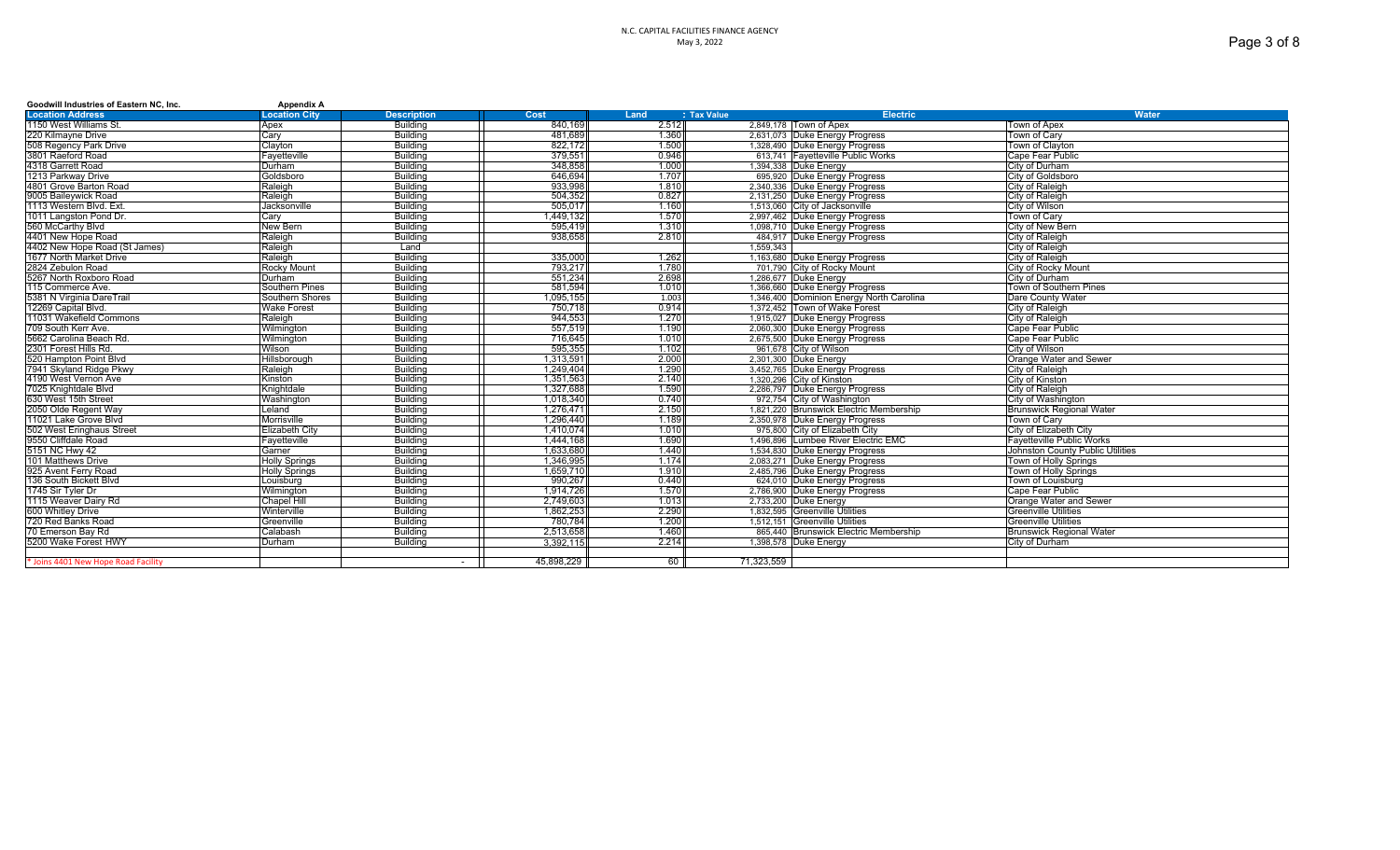### N.C. CAPITAL FACILITIES FINANCE AGENCY May 3, 2022

| Page 4 of 8 |  |  |
|-------------|--|--|
|-------------|--|--|

|                                                                  |              |                                                                                   |                                                                                                                                                                                                                                                                                                                                                                  |                                                                                                                                                 | PROJECTS OPERATED               |                                                            |
|------------------------------------------------------------------|--------------|-----------------------------------------------------------------------------------|------------------------------------------------------------------------------------------------------------------------------------------------------------------------------------------------------------------------------------------------------------------------------------------------------------------------------------------------------------------|-------------------------------------------------------------------------------------------------------------------------------------------------|---------------------------------|------------------------------------------------------------|
|                                                                  |              | <b>FINANCIAL CAPABILITY</b>                                                       | <b>PUBLIC FACILITIES</b>                                                                                                                                                                                                                                                                                                                                         | <b>MANNER OF SALE</b>                                                                                                                           | FOR PUBLIC BENEFIT.             |                                                            |
| <b>PROJECT</b>                                                   |              | AND SECURITY                                                                      | MADE AVAILABLE                                                                                                                                                                                                                                                                                                                                                   |                                                                                                                                                 | NO DISCRIMINATION               | TERMS/OTHER INFORMATION                                    |
| <b>JOHNSON &amp; WALES UNIVERSITY</b>                            |              | As of February 28,2022, the                                                       | City of Charlotte has                                                                                                                                                                                                                                                                                                                                            | The refunding loan is a                                                                                                                         | Resolution and covenant         | Term: Approximately 11 years                               |
| Revenue Refunding Bonds, Series 2022A                            |              | University endowment had a                                                        | the capacity and will                                                                                                                                                                                                                                                                                                                                            | direct placement with                                                                                                                           | received from Board of          | Interest Rate: Fixed Rate Bank Placement                   |
| Amount: Not to exceed \$25,500,000,00                            |              | Market value of \$361 Million.                                                    | continue to serve the                                                                                                                                                                                                                                                                                                                                            | <b>Truist Commercial Equity</b>                                                                                                                 | Trustees that the project       | 3.42% taxable through 12/31/2022. Fixed rate tax-exempt    |
| Proceeds of the bonds will be used for the                       |              | Outstanding University debt                                                       | water and sewer                                                                                                                                                                                                                                                                                                                                                  | Inc.                                                                                                                                            | will be operated for the        | conversion transaction (2.7%) anticipated to execute       |
| current refunding a portion of of the outstanding balance of     |              | for all locations totals                                                          | needs of the                                                                                                                                                                                                                                                                                                                                                     | Cinderella structure                                                                                                                            | public good as a part of the    | on January 3, 2023. Tax-exempt conversion deadline         |
| the Series 2013A Educational Facilities Revenue Refunding        |              | approximately \$60 Million (Dec 31, 2021).                                        | University. Electric                                                                                                                                                                                                                                                                                                                                             | allows University                                                                                                                               | University's educational        | is April 1, 2023.                                          |
| Bonds.                                                           |              | The University has                                                                | service is provided by                                                                                                                                                                                                                                                                                                                                           | to lock-in a tax-exempt                                                                                                                         | mission as a private            |                                                            |
|                                                                  |              | provided forecasted debt                                                          | Duke Power and                                                                                                                                                                                                                                                                                                                                                   | rate prior to the current                                                                                                                       | institution and it will benefit | Structure: Approximately level debt service, with no       |
| The structure is a Cinderella (5/27/2022 close) loan with        |              | service coverage ratios for                                                       | natural gas is provided                                                                                                                                                                                                                                                                                                                                          | refunding window which                                                                                                                          | the University community        | extension of maturities.                                   |
| Truist Commercial Equity, Inc. where                             |              | the five years, 2023 through                                                      | by Piedmont Natural                                                                                                                                                                                                                                                                                                                                              | begins on or about                                                                                                                              | without regard to race,         |                                                            |
| the University pays 3.42% taxable rate until the                 |              | 2027, that equal or exceed                                                        | Gas.                                                                                                                                                                                                                                                                                                                                                             | January 1, 2023.                                                                                                                                | creed, color or national        | Expected rates:                                            |
| current refunding conversation date of 1/1/2023.                 |              | 6.3 times, based on the                                                           |                                                                                                                                                                                                                                                                                                                                                                  |                                                                                                                                                 | origin.                         | All-In True interest cost: 2.77%%                          |
| At that time, so long as certain conditions are satisfied in the |              | operating results and                                                             |                                                                                                                                                                                                                                                                                                                                                                  | <b>OPERATIONS</b>                                                                                                                               |                                 | Debt Service: approx \$2.9 million per year                |
| forward optional purchase agreement, the rates convert           |              | expected debt service for                                                         | The university has seen declines in enrollments on these campuses as                                                                                                                                                                                                                                                                                             |                                                                                                                                                 |                                 | NPV Savings: Approximately \$2.237 million (9.2%)          |
| to a tax-exempt rate.                                            |              | those years.                                                                      | well, and new undergraduate enrollments have not normalized to pre-                                                                                                                                                                                                                                                                                              |                                                                                                                                                 |                                 | Coverage: Projected Min of 6.3X through 2027.              |
|                                                                  |              | Cash was Approx. \$53 million                                                     |                                                                                                                                                                                                                                                                                                                                                                  | pandemic levels. The culinary and hospitality industries were                                                                                   |                                 |                                                            |
|                                                                  |              | at December 31, 2021. Unrestricted net assets approx. \$715 million (12/31/2021). |                                                                                                                                                                                                                                                                                                                                                                  | disproportionately impacted by the pandemic. The overall trend                                                                                  |                                 | <b>APPROVALS</b>                                           |
| Par Amount                                                       | \$25,040,000 |                                                                                   |                                                                                                                                                                                                                                                                                                                                                                  | reflects industry-wide competition for fewer students                                                                                           |                                 | Amount: Not to Exceed: \$25,500,00.00                      |
|                                                                  |              | The net present value savings                                                     |                                                                                                                                                                                                                                                                                                                                                                  | demographically, as well as weakening demand for the University's                                                                               |                                 | Final maturity: Not to exceed April 30, 2033.              |
|                                                                  |              | of the refunded bonds is                                                          |                                                                                                                                                                                                                                                                                                                                                                  | traditional culinary and hospitality programs, which was exacerbated                                                                            |                                 | True Interest Cost not to exceed 6%                        |
| Uses:                                                            |              | estimated to be \$2.237 million                                                   |                                                                                                                                                                                                                                                                                                                                                                  | as a result of COVID. The university expect new undergraduate, day                                                                              |                                 |                                                            |
| <b>SLGS Purchases</b>                                            | 25,035,680   | or 9.2%                                                                           |                                                                                                                                                                                                                                                                                                                                                                  | school enrollments to stabilize between 1600 and 1660 students over                                                                             |                                 | <b>FINANCING TEAM</b>                                      |
| Closing Costs / Additional Proceeds                              | 4,320        |                                                                                   |                                                                                                                                                                                                                                                                                                                                                                  | the next five years. As a result, they also expect the returning                                                                                |                                 | Bond Counsel: Robinson Bradshaw & Hinson, P.A.             |
| <b>Total Uses</b>                                                | \$25,040,000 | The University was founded in 1914 and currently serves approximately 8,720       |                                                                                                                                                                                                                                                                                                                                                                  | enrollments to contract as well, as they are a product of smaller new                                                                           |                                 | University's Counsel: Mintz, Levin, Cohn, Ferris, Glovsky, |
|                                                                  |              | graduate and undergraduate students at its two campuses in Providence, R.I.,      | student cohorts. The University's Purpose 2024 strategic plan and our                                                                                                                                                                                                                                                                                            |                                                                                                                                                 |                                 | and Popeo, P.C.                                            |
|                                                                  |              | and Charlotte, N.C., offering degrees programs in arts and sciences               | 10-year strategic vision seek to address the matriculation rate by                                                                                                                                                                                                                                                                                               |                                                                                                                                                 |                                 | Lender: Truist Commercial Equity, Inc.                     |
|                                                                  |              | culinary arts, education, nutrition, hospitality and technology. The              | improving our academic profile in a number of ways. The university is                                                                                                                                                                                                                                                                                            |                                                                                                                                                 |                                 | Lender's Counsel: Moore & Van Allen PLLC                   |
|                                                                  |              | Charlotte campus serves approximately 1,262 students, with the                    | currently exploring college specific accreditations as well as<br>developing new programs in high-demand industries. By improving<br>our reputation and academic rigor, the University's long-term goal is<br>to enroll students that are better academically prepared and therefore<br>likely to retain at higher rates. The university's relationship with the |                                                                                                                                                 |                                 | Financial Advisor: Masterson Advisors, LLC                 |
|                                                                  |              | primary focus on the culinary arts and hospitality curricula. At fiscal           |                                                                                                                                                                                                                                                                                                                                                                  |                                                                                                                                                 |                                 |                                                            |
|                                                                  |              | year end 2021, the University had unrestricted net assets of approximately        |                                                                                                                                                                                                                                                                                                                                                                  |                                                                                                                                                 |                                 |                                                            |
|                                                                  |              | \$686 million and total net assets of approximately \$735 million.                |                                                                                                                                                                                                                                                                                                                                                                  |                                                                                                                                                 |                                 |                                                            |
|                                                                  |              | Liabilities were approximately \$117 million (debt \$62 million).                 |                                                                                                                                                                                                                                                                                                                                                                  | Guild organization and other corporate partners, which have proven                                                                              |                                 |                                                            |
|                                                                  |              | Enrollment has declined to 8,720 in 2022 from pre-pandemic levels in 2019         |                                                                                                                                                                                                                                                                                                                                                                  |                                                                                                                                                 |                                 |                                                            |
|                                                                  |              | of 12,215. The University closed their satellite campuses in Denver CO &          |                                                                                                                                                                                                                                                                                                                                                                  | to be very fruitful during the current academic year, will help to fuel<br>future growth of the College of Professional Studies (previously the |                                 |                                                            |
|                                                                  |              | Miami FL in 2021                                                                  |                                                                                                                                                                                                                                                                                                                                                                  |                                                                                                                                                 |                                 |                                                            |
|                                                                  |              |                                                                                   |                                                                                                                                                                                                                                                                                                                                                                  | College of Online Education) through 2026.                                                                                                      |                                 |                                                            |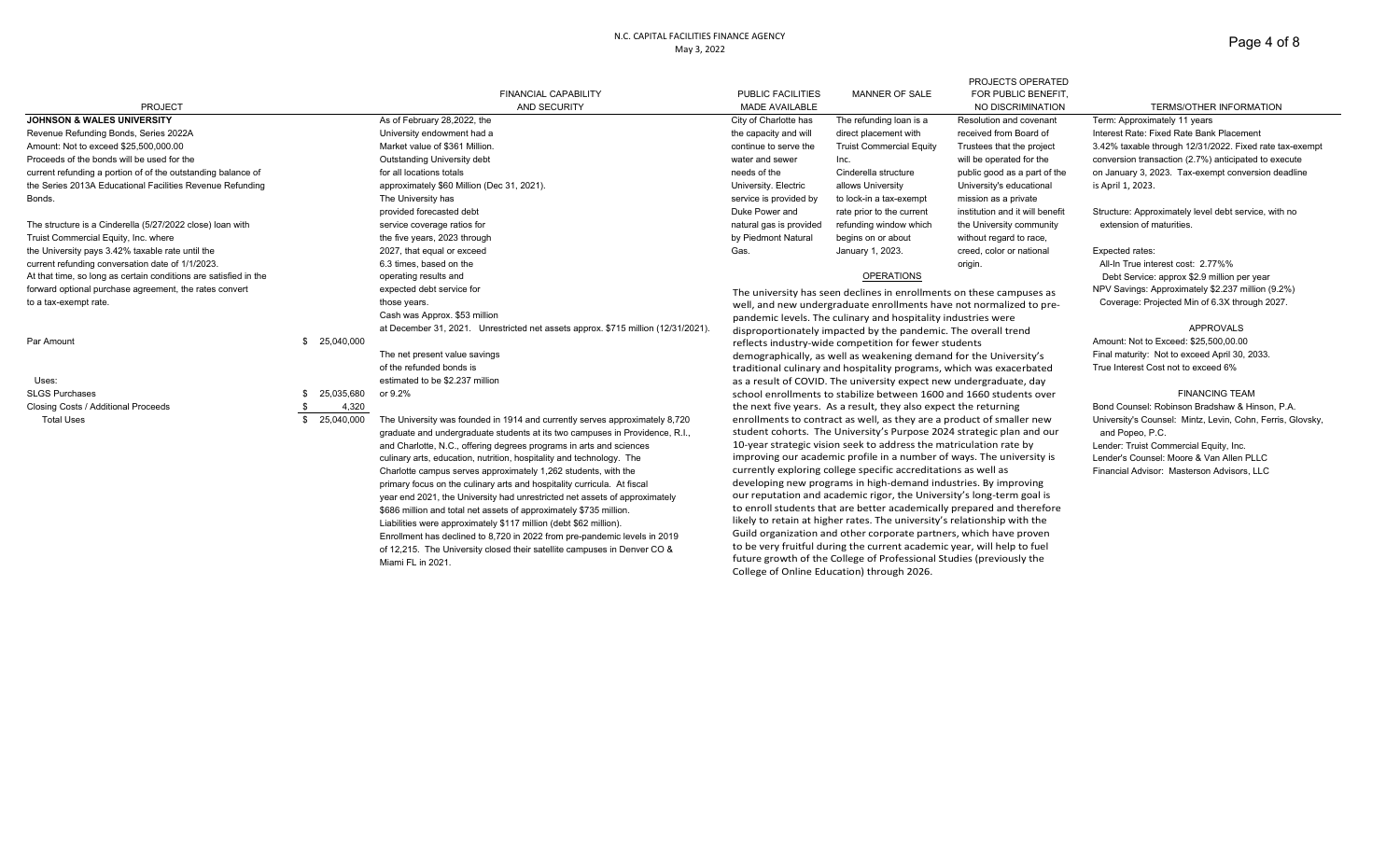| <b>MISCELLANEOUS:</b>             |  |
|-----------------------------------|--|
| <b>FSU Housing Foundation, LI</b> |  |

### **Action Item**

**FILC** The Local Government Commission and the North Carolina Capital Facilities Finance Agency approved the Revenue Refunding Bonds (Fayetteville State University Housing Foundation, LLC), Series 2017. The 2017 Bond refunded the original 2001 bonds which were issued to finance the construction of student housing facilities with a total of 346 beds which represents approximately 21% total available dormitory space at FSU.

The 2017 Refunding Bond is currently held by PNC Bank, National Association for the initial 5 year term which ends on Nov 1, 2022 (2.82%). Under the initial terms of the purchase agreement, the bond terms may be extended by the loan provider or the borrower (FSU) may opt to find another loan provider. FSU Housing Foundation has elected to finance the balance of the loan (\$7,454,000) with DNT Asset Trust a wholly owned subsidiary of JP Morgan Chase Bank N.A. Forward rate lock at close is projected at approximately 3.01%. The new agreement with DNT Asset Trust offers, in addition, a full-term commitment through final maturity of November 1, 2033. No change to principal structure or extension of final maturity. Scheduled to close on November 1, 2022.

FSU Housing Foundation Board has confirmed as stated in the original Resolution and covenant that the project is currently and will be operated for the public good as a part of the University's educational mission and it will benefit the University community without regard to race, creed, color or national origin.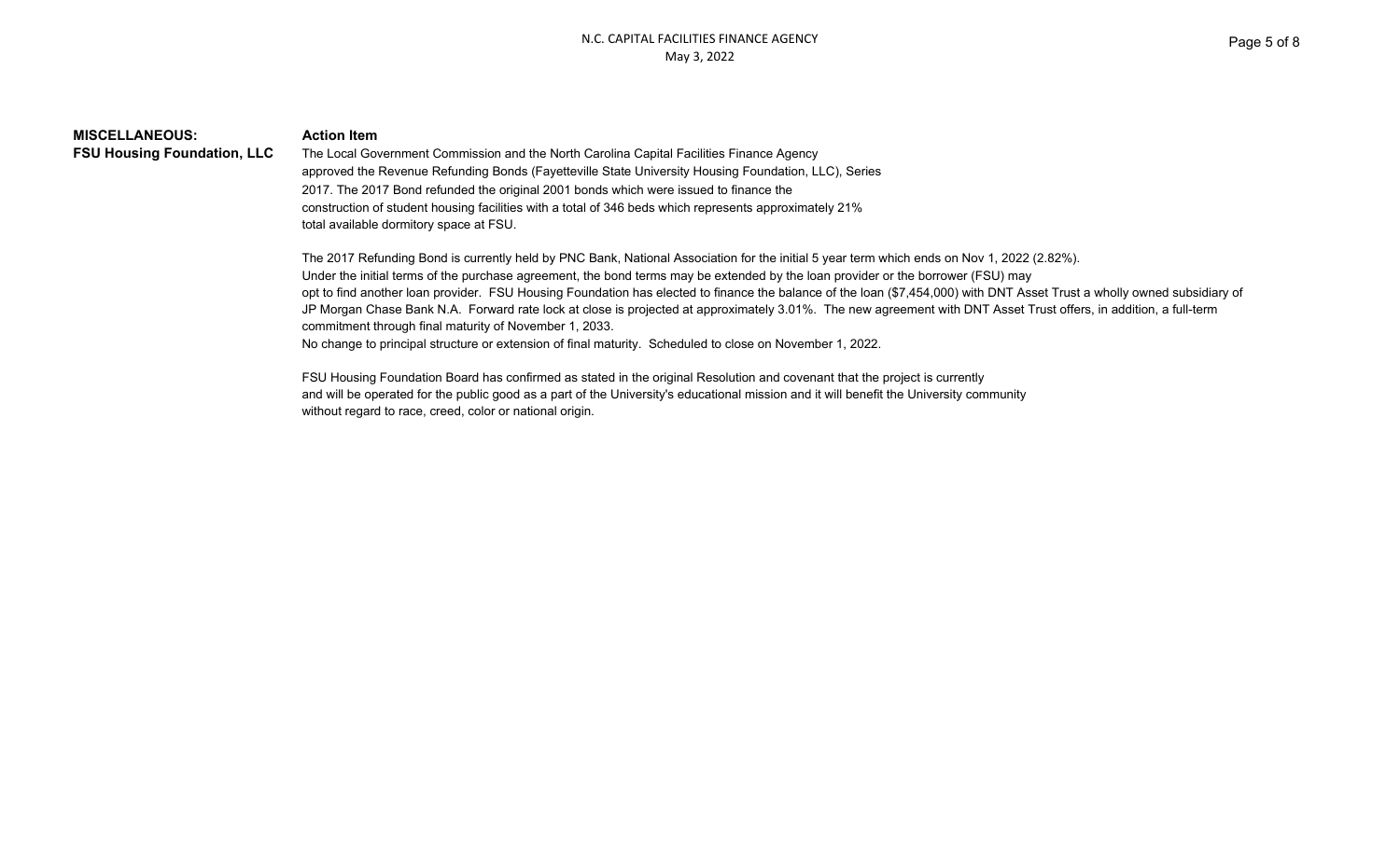## **NC CAPITAL FACILITIES FINANCE AGENCY May 3, 2022 Meeting**

## MISCELLANEOUS NON-ACTION AGENDA ITEM

Statement of Economic Interest evaluations of members pursuant to the Ethics Act § 138A-15(c)

The following packet contains a Statement of Economic Interest (SEI) evaluation letter issued by the State Ethics Commission. This is being provided for Agency members' review and for recording in the meeting minutes pursuant to the requirements of the State Government Ethics Act. Members are encouraged to review the evaluation to inform and remind them of the identified actual or potential conflicts of interest.

The SEI Evaluations being provided are:

Wilbur T. "Ted" Brinn (Designee of State Treasurer Dale Folwell)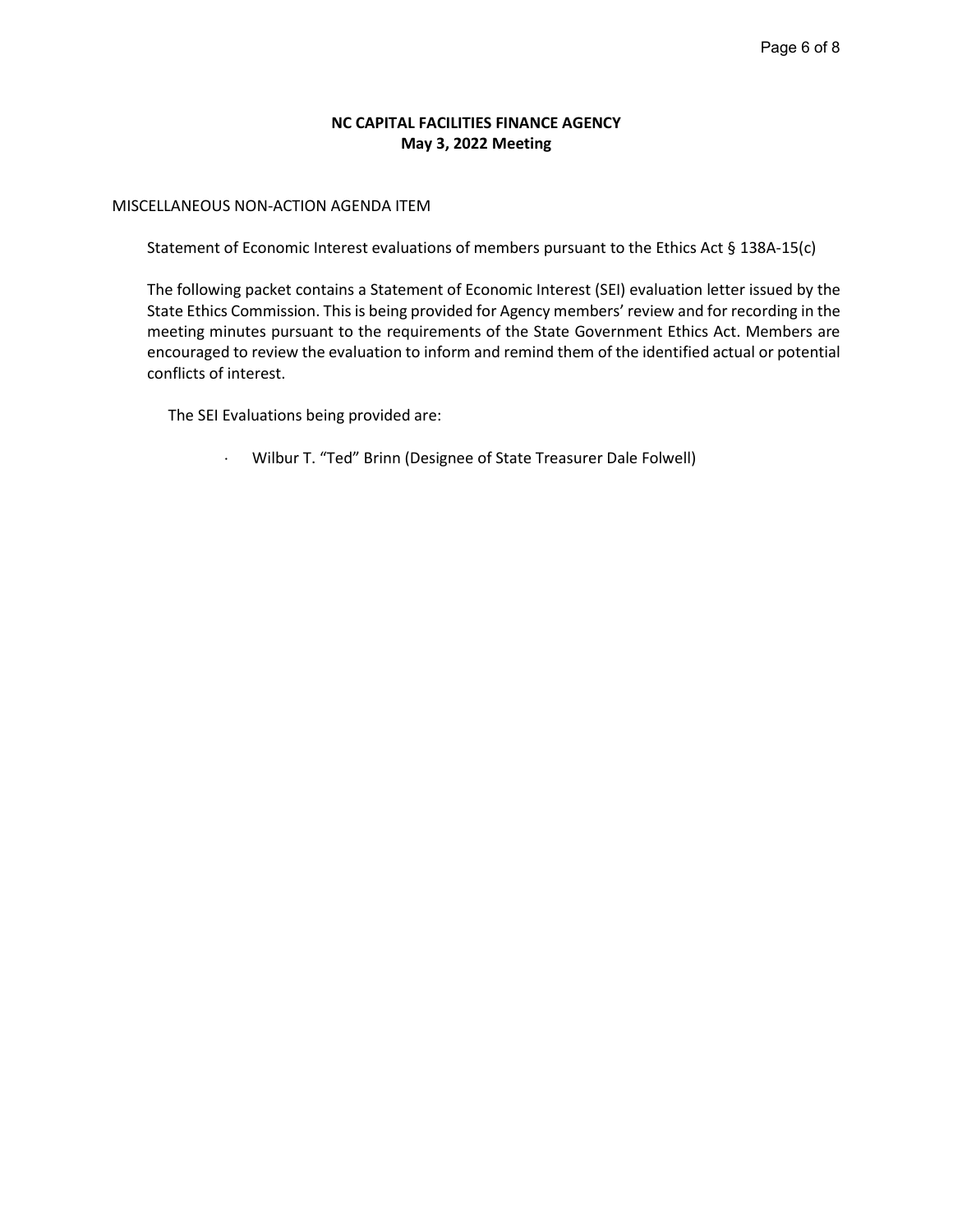

Page 7 of 8

**STATE ETHICS COMMISSION**

**POST OFFICE BOX 27685 RALEIGH, NC 27611 PHONE: 919-814-3600**

# *Via Email*

October 1, 2021

The Honorable Dale R. Folwell North Carolina Department of State Treasurer 3200 Atlantic Avenue Raleigh, North Carolina 27604

# **Re: Evaluation of Statement of Economic Interest by Mr. Wilbur T. Brinn Jr. Appointee to the North Carolina Capital Facilities Finance Agency**

Dear Treasurer Folwell:

Our office has received **Mr. Wilbur T. Brinn Jr.'s** 2021 Statement of Economic Interest serve as an appointee to the **North Carolina Capital Facilities Finance Agency ("the Agency")**. We have reviewed them for actual and potential conflicts of interest pursuant to Chapter 138A of the North Carolina General Statutes ("N.C.G.S."), also known as the State Government Ethics Act (the "Act").

Compliance with the Act and avoidance of conflicts of interest in the performance of public duties are the responsibilities of every covered person, regardless of this letter's contents. This letter, meanwhile, is not meant to impugn the integrity of the covered person in any way. This letter is required by N.C.G.S. § 138A-28(a) and is designed to educate the covered person as to potential issues that could merit particular attention. Advice on compliance with the Act is available to certain public servants and legislative employees under N.C.G.S. § 138A-13.

# **We did not find an actual conflict of interest or the likelihood for a conflict of interest.**

The North Carolina Capital Facilities Finance Agency was established to provide the benefits of taxexempt financing to non-profit institutions providing elementary and secondary education, private institutions of higher education and various other entities for special purpose projects serving a public interest. The Agency has the authority to issue bonds and notes, award contracts for the construction of any project on behalf of a participating institution, fix and collect fees, loan repayments, rents and charges for the use of any project.

The Act establishes ethical standards for certain public servants and prohibits public servants from: (1) using their positions for their financial benefit or for the benefit of their extended family or business, N.C.G.S. § 138A-31; and (2) participating in official actions from which they or certain associated persons might receive a reasonably foreseeable financial benefit, N.C.G.S. § 138A-36(a). The Act also requires public servants to take appropriate steps to remove themselves from proceedings in which their impartiality might reasonably be questioned due to a familial, personal, or financial relationship with a participant in those proceedings. N.C.G.S. § 138A-36(c).